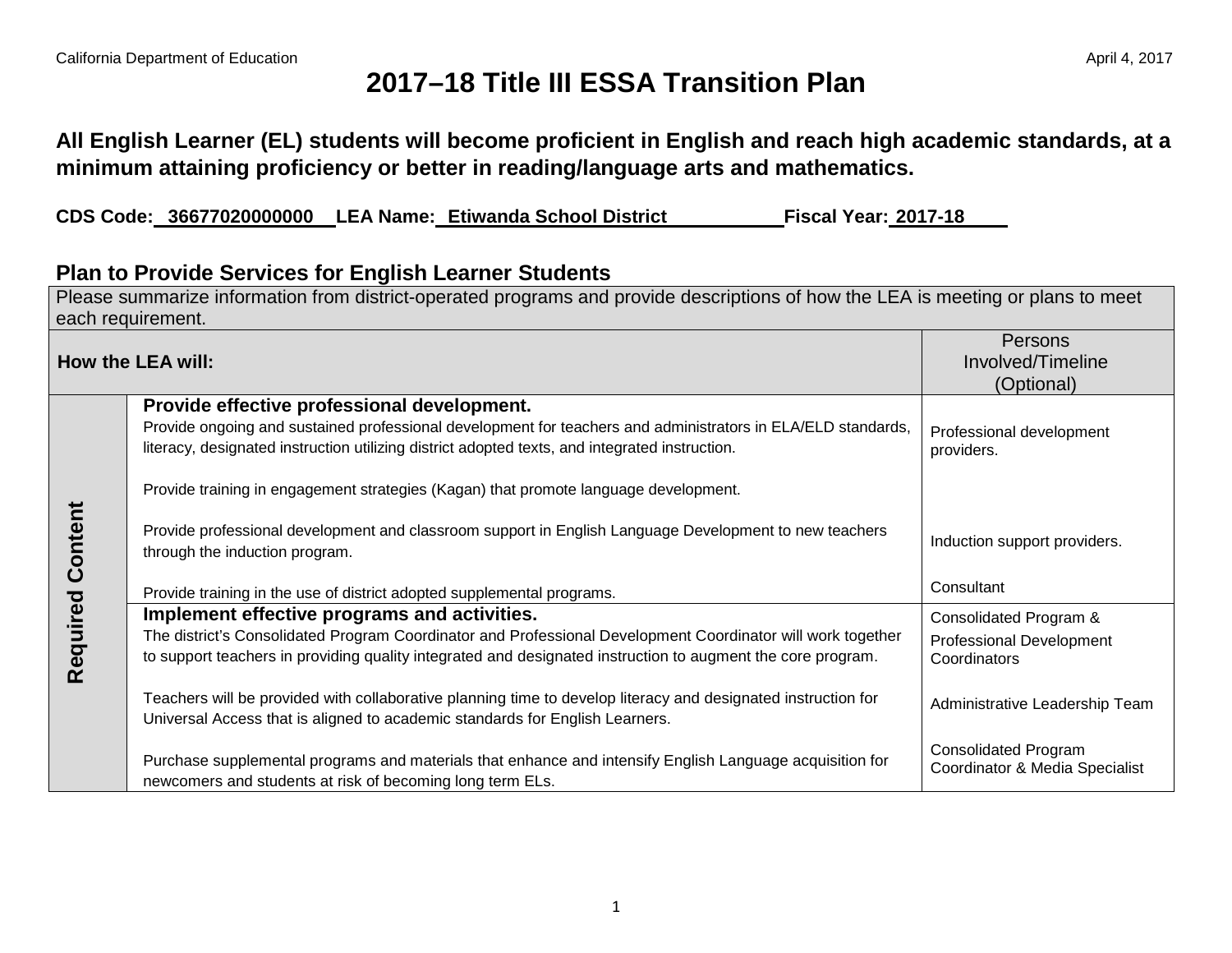| <b>Ensure English proficiency and academic achievement.</b>                                                       |                                            |
|-------------------------------------------------------------------------------------------------------------------|--------------------------------------------|
| Sites are held responsible for growth in English language proficiency and academic achievement of ELs. The        |                                            |
| California English Language Development Test/English Language Proficiency Assessment for California,              |                                            |
| California Assessment of Student Performance and Progress, and district formative assessments provide             |                                            |
| multiple measures to monitor student growth.                                                                      |                                            |
|                                                                                                                   |                                            |
| Teachers will use multiple measures to identify EL focus students and develop action plans for additional         |                                            |
| language development and literacy support. Student progress will be monitored closely, and services adjusted      | Teachers, Site Administration &            |
| as needed. School administrators will monitor the progress of focus students through regular diagnostic           | Superintendent                             |
| assessments and at goal meetings with the Superintendent.                                                         |                                            |
|                                                                                                                   |                                            |
| Students who are at risk of becoming long term ELs will be placed on an Individualized Learning Plan. Site        | <b>Consolidated Program</b>                |
| Student Study Teams (SST) will assist in developing interventions and learning plans for Long Term English        | Coordinator & Site SSTs                    |
| Learners (LTEL) and those who are at risk of becoming a LTEL.                                                     |                                            |
| Promote parent, family, and community engagement in the education of English                                      |                                            |
| Learners.                                                                                                         |                                            |
| The Director of Pupil Services will provide school administrators and Academic Advisors/Assistants (intermediate  | Director of Pupil Services, Site           |
| school) with strategies and support for engaging English Learner families in the school and community activities. | Administrators, Academic                   |
|                                                                                                                   | Advisors/Assistants                        |
| School administrators and Academic Advisors/Assistants (intermediate school) will provide outreach to families of |                                            |
| English Learners to involve them in stakeholder input activities, family events, parent education opportunities,  |                                            |
| and other school programs and activities.                                                                         |                                            |
|                                                                                                                   | Assistant Superintendent of                |
| Parents of English Learners are encouraged to participate through the English Learner Advisory Committee and      | Instruction                                |
| District-level English Learner Advisory Committee.                                                                |                                            |
|                                                                                                                   | <b>EL Support Staff</b>                    |
| The district will communicate in primary languages in schools that have over 15% of the English Learner           |                                            |
| population speaking a common language. The district will utilize California Department of Education and           |                                            |
| supplemental program resources that have been translated into other languages.                                    |                                            |
|                                                                                                                   |                                            |
| The Program Coordinator will develop a summer program utilizing district and community resources to assist and    | <b>Consolidated Program</b><br>Coordinator |
| encourage parents in supporting their child's English language development and academic achievement.              |                                            |